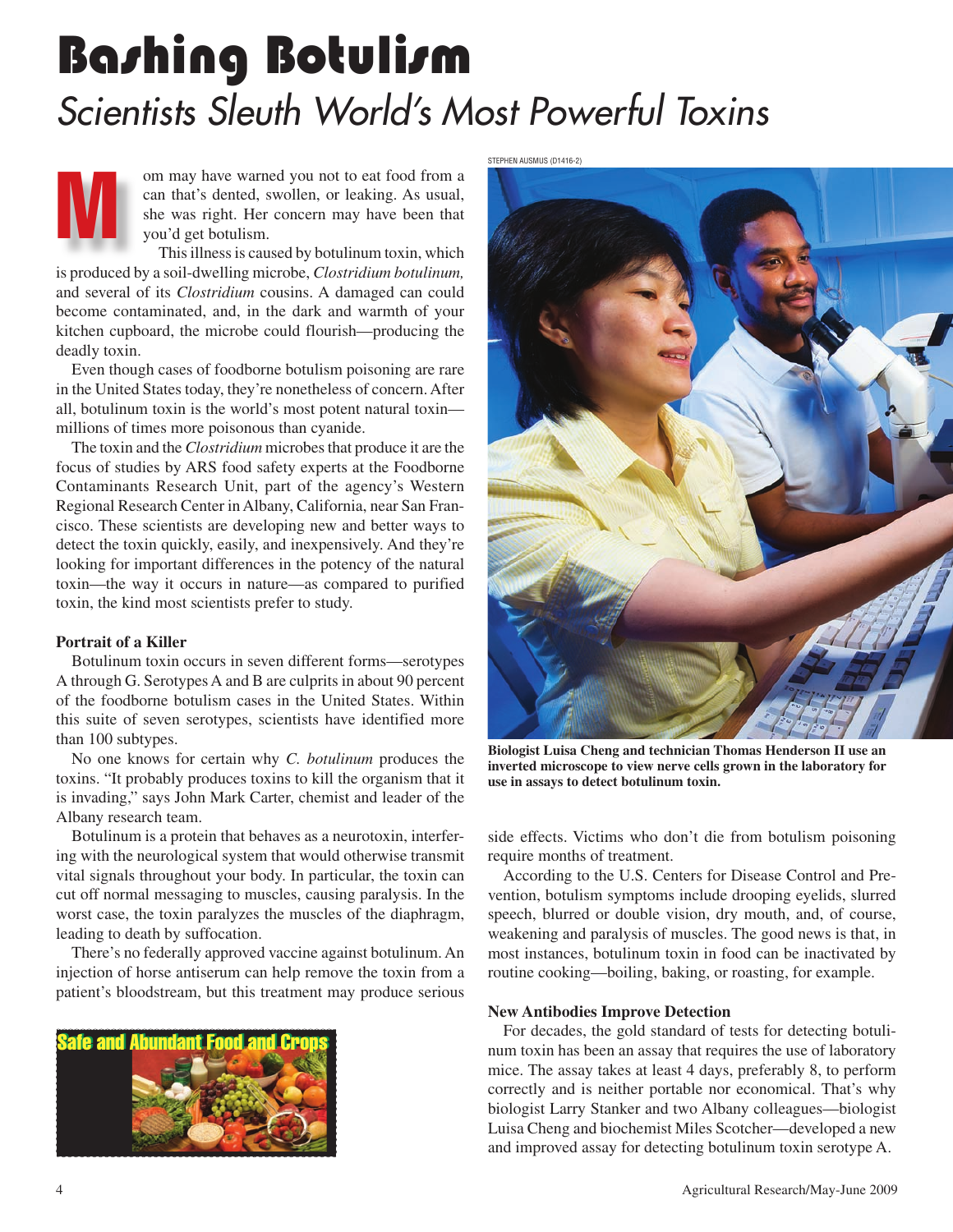

**Biologist Larry Stanker biochemist Miles Scotcher** evaluate the results of an assay, developed with a corporate partner, designed to detect botulism toxin in as little as 15 minutes from a single drop  $\mathbf{r}$  of sample. **of sample.** 



The new assay is based on laboratory-built molecules, known as "monoclonal antibodies," which can bind to the toxin. Monoclonal antibodies that bind to serotype A toxin aren't new, but the ones the Albany team developed may be the most sensitive yet produced, that is, they're capable of detecting the toxin in minuscule amounts.

Stanker has formatted these antibodies into an assay that's 10 times more sensitive than the mouse assay, yet is less expensive and is easier to use.

Stanker expects to complete assays for detecting serotypes B and E sometime this year. Already, he has worked with Safeguard Biosystems, Inc., of San Diego, California, to package two of the serotype A antibodies into a dipstick-style test kit that looks and operates much like a home pregnancy test. The botulinum kit is intended for testing liquids, such as beverages, or clinical specimens such as blood or urine.

Though it has many advantages over the mouse assay, the dipstick test can't differentiate activated from inactivated toxin. To address this problem, chemist Reuven Rasooly and Albany colleagues incorporated one of the new serotype A antibodies into a test that determines whether the toxin is active or inactive.

Toxin that's been inactivated by heating "won't show up in this test," Rasooly says.

The test sequentially targets two different parts, or subunits—a so-called "heavy chain" and a "light chain"—of the botulinum toxin. For the test, magnetic plastic beads—about 5,000 times smaller than a marble—are coated with one of the new antibodies. Then, the antibody-coated beads are exposed to a sample, such as a fruit juice.

If there are any botulinum toxin molecules in the juice, their heavy-chain subunits will bind to the monoclonal antibody on the magnetic beads. This isolates and concentrates the toxin on the beads, allowing it to be easily extracted from the sample by collecting the beads with a magnet.

Next, these toxin-coated beads are exposed to a liquid containing laboratory-built molecules known as "synthetic peptides." The light-chain subunits of active toxin can cut these peptides neatly in two.

In the human body, this cleaving disrupts neuron function and leads to muscular paralysis. In the laboratory test, this same cleaving causes the peptides to fluoresce. Only active toxin—not heat-inactivated toxin—can cut the peptides. Thus, the fluorescence—which can be measured easily and with high sensitivity—is an excellent indication of the activity level of the toxin.

The idea of measuring the cleaving of peptides isn't new, nor are the magnetic beads. It's Rasooly's particular combination of the magnetic beads, the synthetic fluorescing peptide, and the superior new monoclonal antibody that make his peptide